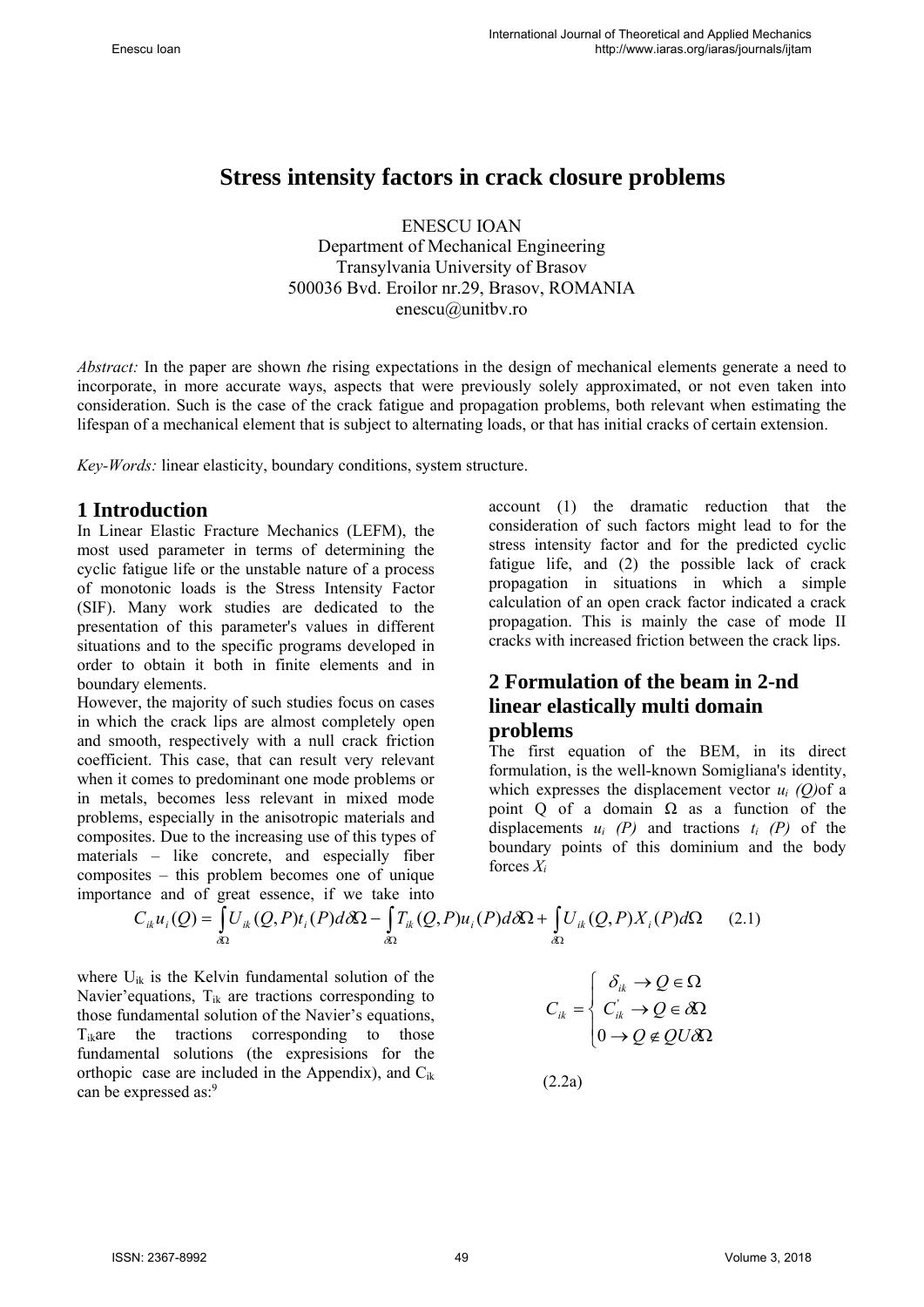with

$$
C_{ik}^{'} = \frac{1}{4\pi(1-\nu)} \times \begin{bmatrix} 2(1-\nu)(\pi+\alpha_1-\alpha_2) & \sec^2\alpha_1 - \sec^2\alpha_2 \\ + \frac{1}{2(\sec 2\alpha_1 - \sec 2\alpha_2)} & & \\ \sec^2\alpha_1 - \sec^2\alpha_2 & & \\ \sec^2\alpha_1 - \sec^2\alpha_2 & & \\ - \frac{1}{2}(\sec 2\alpha_1 - \sec 2\alpha_2) & \end{bmatrix}
$$



Fig.1 Geometrical mean of  $\alpha_1$  and  $\alpha_2$ 

where  $U_{ik}$  is the fundamental solution of the Navier equation,  $T_{ik}$  are the tractions corresponding to the mentioned fundamental solution, included in the Appendix on the orthotropic case, and *Cik* can be expressed as $\odot$ formula(2.for isotropic materials, where  $\alpha_1$ and  $\alpha_2$  have the geometrical meaning shown in Figure 1,  $\delta_{ik}$  is the Kronecker tensor, **r** the radio vector joining the points P and Q, *n* the outward normal to the boundary at point P and *v* the Poisson

coefficient [for plane stress, this value must be modified by the well-known expression  $v^* = \frac{v^*}{1+v^*}$  $v^* = \frac{v}{1+v^*}$ 

(2.2b)

Under some circumstances, the domain integral in (1) can be rewritten as the sum of two boundary integrals, in such a way that is possible to express the displacement of any point of the domain  $\Omega$  in terms of only boundary integrals. In this work, however, no body forces have been considered, hence such integral disappears, and the equation (1) is directly expressed based on the boundary integral function.(fig1)

If a boundary discretization with *Ne* elements is used, and the displacements and tractions are approximated inside each element in terms of nodal values, in the standard form of BEM, as (formula (2.3)

$$
u_i^j = \sum_{k=1}^{Nnj} (u_i^j)_k \varphi_k
$$
  

$$
t_i^j = \sum_{k=1}^{Nnj} (t_i^j)_k \varphi_k
$$
  
(2.3)

where Nnj is the number of nodes of the element j, and  $\varphi_k$  the shape function for 2-D continuous elements, then the eq(2.1) can be approximated by

$$
C_{ik}u_i(Q) = \sum_{j=1}^{Ne} \int_{\partial Q_j} U_{ik}(Q, P) \left[ \sum_{m=1}^{Nnj} (t_i^j)_m \varphi_m \right] d \partial \Omega_j - \sum_{j=1}^{Ne} \int_{\partial \Omega_j} T_{ik}(Q, P) \left[ \sum_{m=1}^{Nnj} (u_{ij})_m \varphi_m \right] d \partial \Omega_j (2.4)
$$

With  $N_{nj}$  the number of nodes of element *j*, and  $\varphi_k$  the interpolation functions for 2-D continuous elements,

then equation (1) can be approximated by (formula 2.4)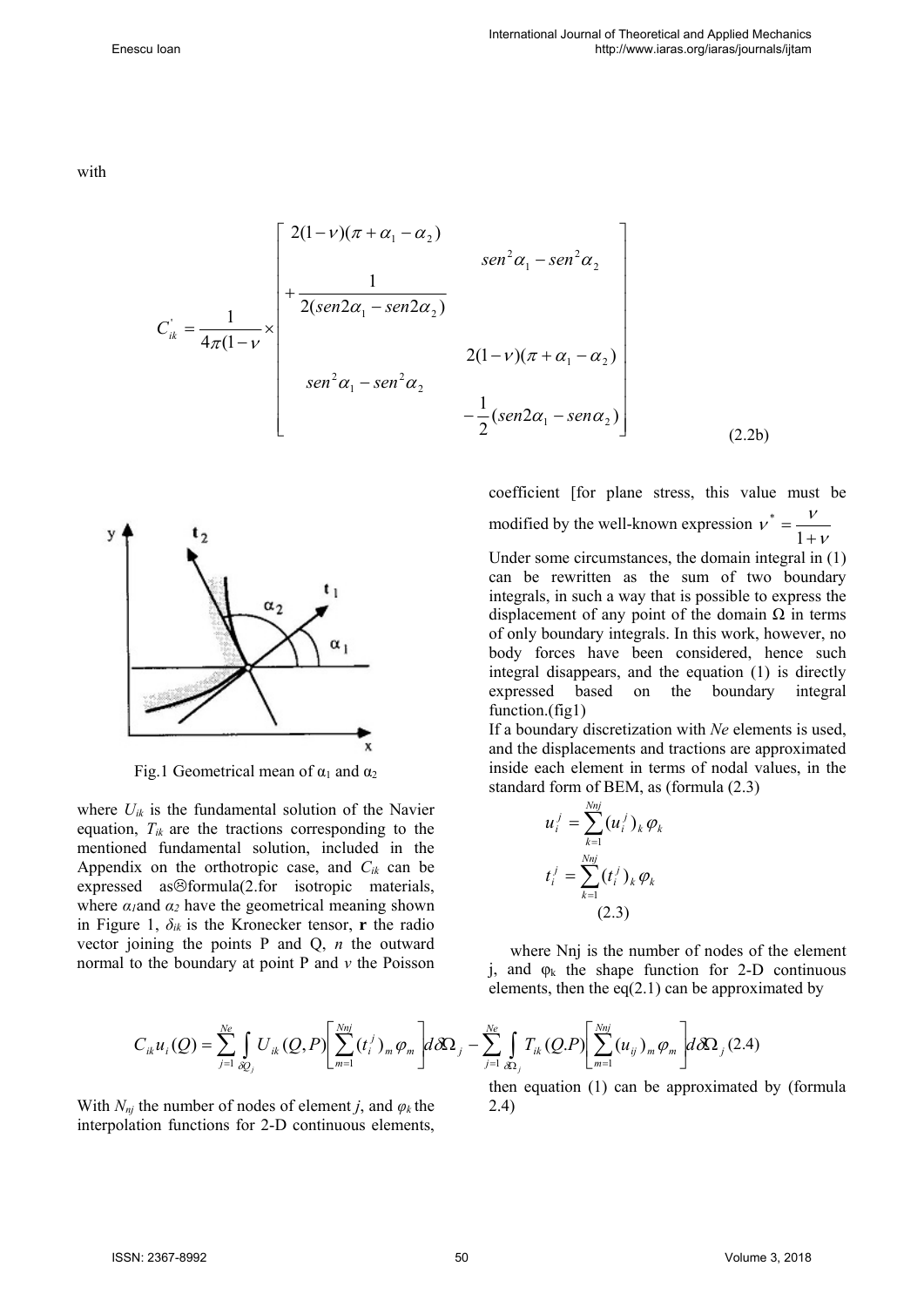For example, in the case of linear elements (two nodes per element), equation (4) can be rewritten as

(formula 2.5a, 2.5b)

$$
\begin{bmatrix} C_{11} & C_{12} \ C_{21} & C_{22} \end{bmatrix} \begin{bmatrix} u_1(k) \ u_2(k) \end{bmatrix} + \sum_{j=1}^{N_e} \begin{bmatrix} A_{111}^{kj} & A_{211}^{kj} & A_{112}^{kj} & A_{212}^{kj} \\ A_{121}^{kj} & A_{221}^{kj} & A_{222}^{kj} \end{bmatrix} \times \begin{bmatrix} (u_i^j)_1 \\ (u_i^j)_2 \\ (u_i^j)_3 \\ (u_i^j)_4 \end{bmatrix} = \sum_{j=1}^{N_e} \begin{bmatrix} B_{111}^{kj} & B_{211}^{kj} & B_{212}^{kj} \\ B_{121}^{kj} & B_{221}^{kj} & B_{222}^{kj} \\ B_{121}^{kj} & B_{221}^{kj} & B_{222}^{kj} \end{bmatrix} \begin{bmatrix} (t_i^j)_1 \\ (t_i^j)_2 \\ (t_i^j)_3 \\ (t_i^j)_4 \end{bmatrix}
$$
\n(2.5)

If this expression is applied to each of the nodes and the corresponding boundary conditions are also included, it is possible to compute an algebraic linear system with  $\left[2\sum_{i}(Nnj-1)\right]$  equations and unknowns, corresponding to the displacements and tractions of the boundary nodes.

If the collocation point is not one of the nodes of the element along which the integrals in (5) are computed, a standard Gauss-Legendre quadrature is used. On the other hand, when it is placed from a node inside the adjacent element, singular integrands appear in the integrals of (5). In this case, the constants *B* are computed by using a quadrature with logarithmic weight function, while the constants *A* are computed, together with the free term  $C_{ik}$ , by imposing a rigid body condition to the studied body.

At each node two equations and six unknowns (two displacements, and two tractions for each of the elements to which the node belongs) can then be established. Most of the times, these tractions are expressed in local coordinates being necessary to transform the traction vector based on these coordinates.

Ultimately, once the coefficient and independent term vector matrix is assembled, and the boundary conditions are applied, an algebraic system is obtained in the form (2.6):

$$
K_x = f \tag{2.6}
$$

in which the unknowns, **x,** correspond to boundary displacements and/or tractions. The solution of this system is performed by any standard method, depending on its size.

Once the unknown displacements and tractions have been obtained, the displacements of any internal point are also obtained by (1), while the stresses may be computed by applying the stress operator to it.

Focusing solely on the contact problem formulation between to elastic solids, with their interface initially

in a full contact, and normal for both solids. This is the only case of interest for this context. The nontraction condition for the mentioned point and with the data (typology of zone) described in Figure 2 is expressed as

$$
u_N \le 0 \tag{2.7}
$$

Where  $u_N$  is the projection of relative displacement between equivalent points (equal to the post-contact position) above normal.



Fig.2 Typology of zone.

The static boundary conditions, in the unilateral case proposed in this work and based on the Coulomb's Law of Friction like the one used here, can be expressed as formula 2.7

Besides that, the compatibility and equilibrium conditions are to be met between the two solids, in the points in which contact has been established. For this, the following different areas are defined in terms of the global boundary of each solid (Figure 2.)

- No contact area (area no.  $1$ ) – the area that shall never establish contact

- Candidate to contact area (area no. 2) – the area that still has not established a contact, that might establish one at a specific load level.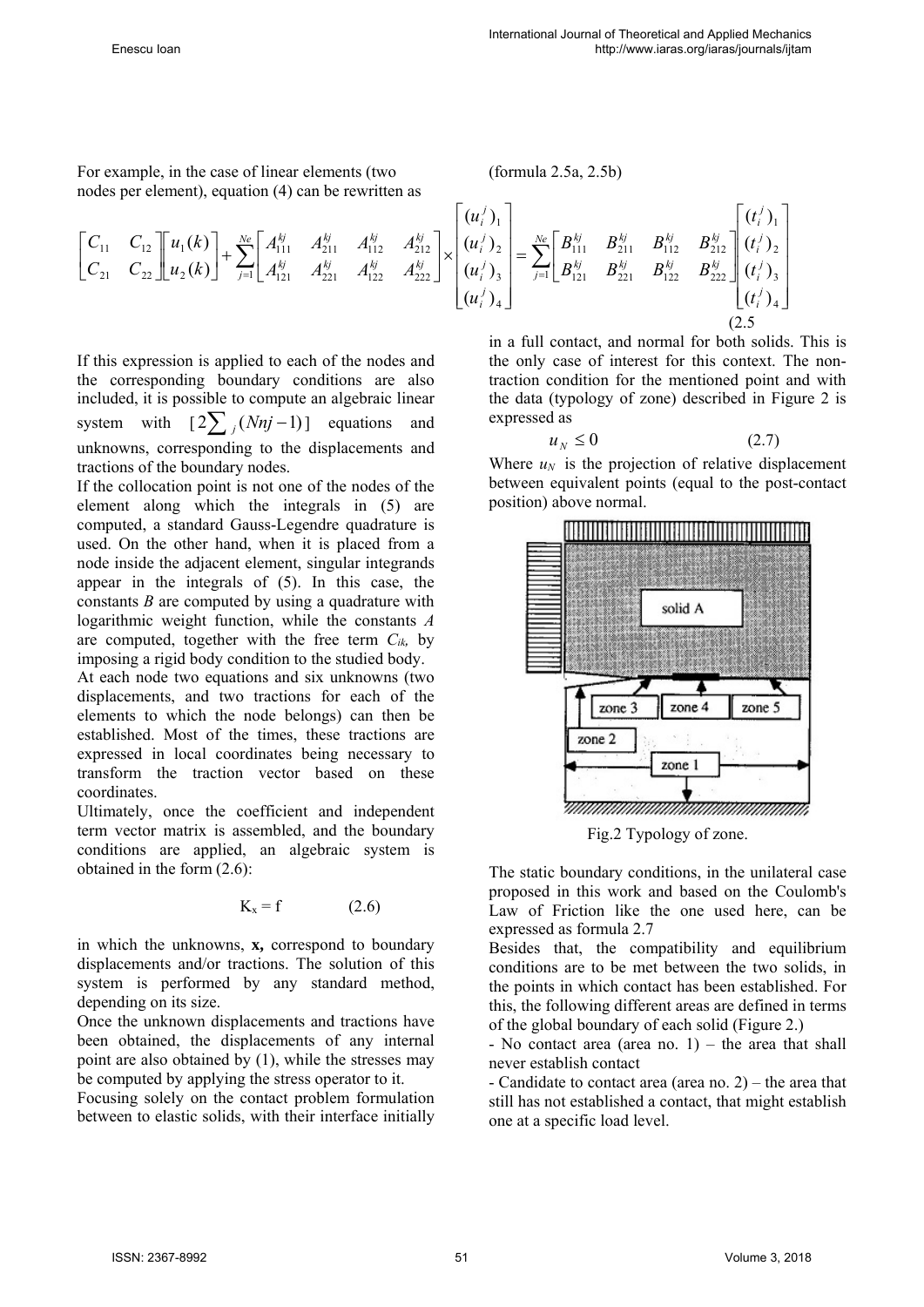- Slip area (area no. 3) –  $|r = \mu \sigma_N|$ 

- Adherent area (area no. 4) –  $|r \prec \mu \sigma_{N}|$ 

- Welding area (area no. 5) – the contact area in which both solids are considered welded, thus recognizing the traction stresses.

The contact problem between two solids, or better said between two domains of one body, as in this case, consists therefore in approaching the BEM equations to each contact solid, including implicitly or explicitly (in this case the second option was chosen) the boundary conditions (compatibility and equilibrium) in the contact area for each load level. as well as the boundary conditions in the other areas for each one of the aforementioned solids.

The program that has been implemented includes linear, quadratic and quarter-point-singular-traction elements  $(-1/2 \text{ singularity})$ , all of them with stresses and displacement continuity, as long as area no. 1 is checked for special nodes (nodes with excess or no unknowns), treated in an analogue mode in [2]. In case of friction, the friction coefficient is defined independently for each element, as it is possible to have independent contact areas between two solids with different friction coefficients.

#### **3 Equation system structure and problem solving**

Given the non-linear character of the contact problem, and independent of the solving method chosen: incremental, iterative or incrementaliterative, it is necessary to build and solve several times a linear equation system, in order for the major execution time would to match this process. Therefore, it is very important to choose the corresponding algorithm to use in order to reduce this time as much as possible.

When selecting the system's basic unknowns, two possibilities arise. The first one is selecting explicitly the necessary unknowns, in order for the problem to be solved just by merely applying the integral equations. In other words, instance, both the boundary conditions and the compatibility and equilibrium equations in the contact area are included by default without appearing in the final system. In this way, the number of equations is reduced, but it is necessary to proceed with building the constants of integration for each step, given that these basic unknowns alternate in each iteration once the contact conditions modify in all steps. This involves the necessity to archive the corresponding contact arearelated constants; given that recalculating the latter would result totally inefficient.

The first step to complete (if necessarily), regardless of the chosen process, uses to be the compression of the unknowns belonging to the nodes outside the contact area. For this, a boundary element standard process must be independently applied for each of the two solids, taking into consideration the following for each of them $\odot$ (formula 3.1)

$$
K_{LL}^{S} \tcdot x_{L}^{S} + K_{LC}^{S} \tcdot x_{C}^{S} = V_{L}^{S}
$$
  
\n
$$
\rightarrow [K_{CC}^{S} - K_{CL}^{S} \tcdot (K_{LL}^{S})^{-1} \tcdot K_{LC}^{S}] \tcdot x_{C}^{S} = V_{C}^{S} - K_{CL}^{S} (K_{LL}^{S}) V_{L}^{S}
$$
  
\n
$$
K_{CL}^{S} \tcdot x_{L}^{S} + K_{CC}^{S} \tcdot x_{C}^{S} = V_{C}^{S}
$$
  
\n(3.1)

with  $S=A$ , B;  $x_L$  unknowns to eliminated, and  $x_C$  the corresponding to the candidate to contact zone. Equations (3.1) can also be expressed as

$$
\overline{K}^S \cdot x_C^S = \overline{V}^S \tag{3.2}
$$

Each one of the **KS** matrixes is a *2n x 6n* with *n* the number of nodes of the contact area. In fact, there are two integral equations for each solid, for each node as collocation point, and each node of the contact area with 6 unknowns (2 displacements and 2 tractions in each of its previous and subsequent elements), identified as  $u_1$ ,  $u_2$ ,  $\sigma_{ant}$ ,  $\tau_{ant}$ ,  $\sigma_{pos}$ ,  $\tau_{pos}$ .

Finally, it is necessary to add to the previous equations 8 equations for each contact node corresponding to the contact conditions (the **KAB**  matrix) and node type-dependent. For example, for a 44 node, those would be expressed as (formula 3.2)

$$
u_1^A = u_1^B u_2^A = u_2^B \sigma_{ant}^A = \sigma_{pos}^A
$$
  
\n
$$
\tau_{amt}^A = \tau_{pos}^A \sigma_{pos}^B = \sigma_{am}^B \tau_{pos}^B = \tau_{ant}^B
$$
 (3.3)  
\n
$$
\tau_{ant}^A = \tau_{pos}^B \tau_{ant}^A = \tau_{pos}^B
$$

The implemented structure for the matrix can be seen in Figure 5, with matrixes  $K^A$ ,  $K^{AB}$ ,  $K^B$  as the only matrixes archived.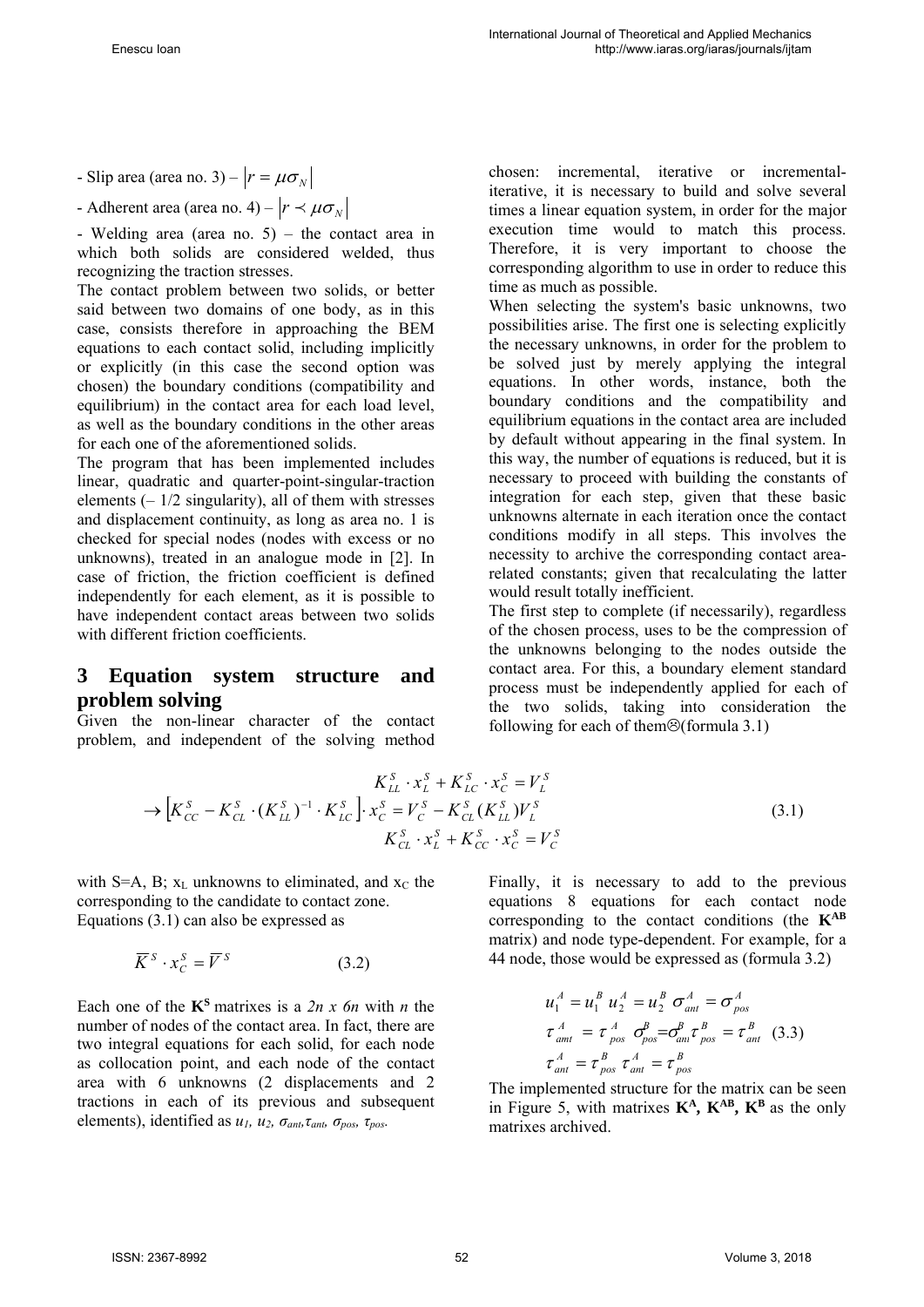Table 1.

With regard to the solving process, the Gauss elimination process is used, but with a pretriangulation of matrixes  $K^A$  and  $K^B$ , the ones kept unaltered throughout the entire process, with pivot on the rows. This said, in each incremental step, this can be performed by simply solving a very easy and multiple zeroed 6n x 6n equation system (4n x 4n on the first assembly alternative, when the mandatory traction continuity is taken into consideration).

Solving a contact problem with friction requires knowing the history of the entire process, given its irreversible character. This implies the necessity to follow an incremental process for the solution. On the other hand, in a contact problem without friction, with an unknown contact area, an iterative process can be followed for its computation, and in order to establish the contact stress distribution. Finally, in a contact problem without friction and with an *a priori*  known contact area, a single load process enables determining its stress distribution.

The only general procedure is, therefore, an incremental process, the one used in this work.

# **4 Results**

The first example corresponds to the case solved by Woo et al, through a complex variable procedure, of a quadratic plate subjected to pure bending corresponding to a bending moment equaling 2/3 and to a variable crack length. Due to this load, a partial crack closure occurs on the compression side and a crack opening on the traction.

| a                  | 0.1    | 0.2    | 0.3     | 0.4     | 0.5    | 0.6     | 0.7    |
|--------------------|--------|--------|---------|---------|--------|---------|--------|
|                    | 0.025  | 0.05   | 0.05    | 0.05    | 0.05   | 0.1     | 0.1    |
| $F(\text{obt})$    | 0.05   | 0.101  | 0.151   | 0.203   | 0.258  | 0.324   | 0.402  |
| $\mathrm{Dif\%}$   | 0.04   | 0.85   | 0.21    | 0.1     | 0.31   | 0.39    | 0.3    |
| $a^*(obt)$         | 0.0675 | 0.1375 | 0.20625 | 0.27    | 0.3482 | 0.41789 | 0.4875 |
| $a^*(Woo)$         | 0.0668 | 0.1344 | 0.2036  | 0.2749  | 0.3488 | 0.4255  | 0.5052 |
| $Diff(\%)$         | 0.69   | 1.53   | 0.86    | 1.2     | 0.11   | 1.21    | 2.39   |
| $F^*(obt)$         | 0.066  | 0.1302 | 0.20145 | 275060. | 0.3465 | 0.4366  | 0.5418 |
| F'(Woo)            | 0.0663 | 0.1344 | 0.2038  | 0.276   | 0.3529 | 0.4379  | 0.5403 |
| F(Woo)             | 0.05   | 0.101  | 0.151   | 0.203   | 0.258  | 0.324   | 0.402  |
| $\text{Diff}(\% )$ | 0.3    | 2.14   | 0.77    | 0.23    | 1.22   | 2       | 0.18   |

The results obtained from the discretization are included in Table 1, consisting of 22 quadratic elements, 2 linear elements and 4 singular elements for each body. In addition, the length values of the initial crack *a\** , the dimensionless SIF factors, without taking into consideration the crack closure, as the latter takes place at tip A, are also included.

$$
F = \frac{K_I}{\sigma \sqrt{\pi a}} \quad F^* = \frac{K_I^*}{\sigma \sqrt{\pi a^*}}
$$

Naturally, if the calculation is made regardless of the crack closure effect, the SIF at tip B becomes a negative value, indicating the occurrence of compressions. If the contact process is continued and the crack gets closed, finite compression stresses appear on edge B, which along with the singular stress distribution undertaken by the singular

elements give rise to a null SIF value corresponding to the real one.

The value included in the table for the actual contact length corresponds to the medium point of the elements where the compressive and traction conditions take place.

Finally, what needs to be highlighted within the above table is the good concordance with the results obtained by Woo, with differences found in all the cases below 3%.

The second case corresponds to a similar one that Ballarini et al studied in different conditions. This refers to the case of 2 side-quadratic sandstone subjected to the uniform tangential stress of a unit value on the upper half and fixed on the base. This involves a stage at the base that leads to a compression on the crack's tip B and the crack's partial closure, as well as to a case of traction, with the crack opening at tip A. The discretization has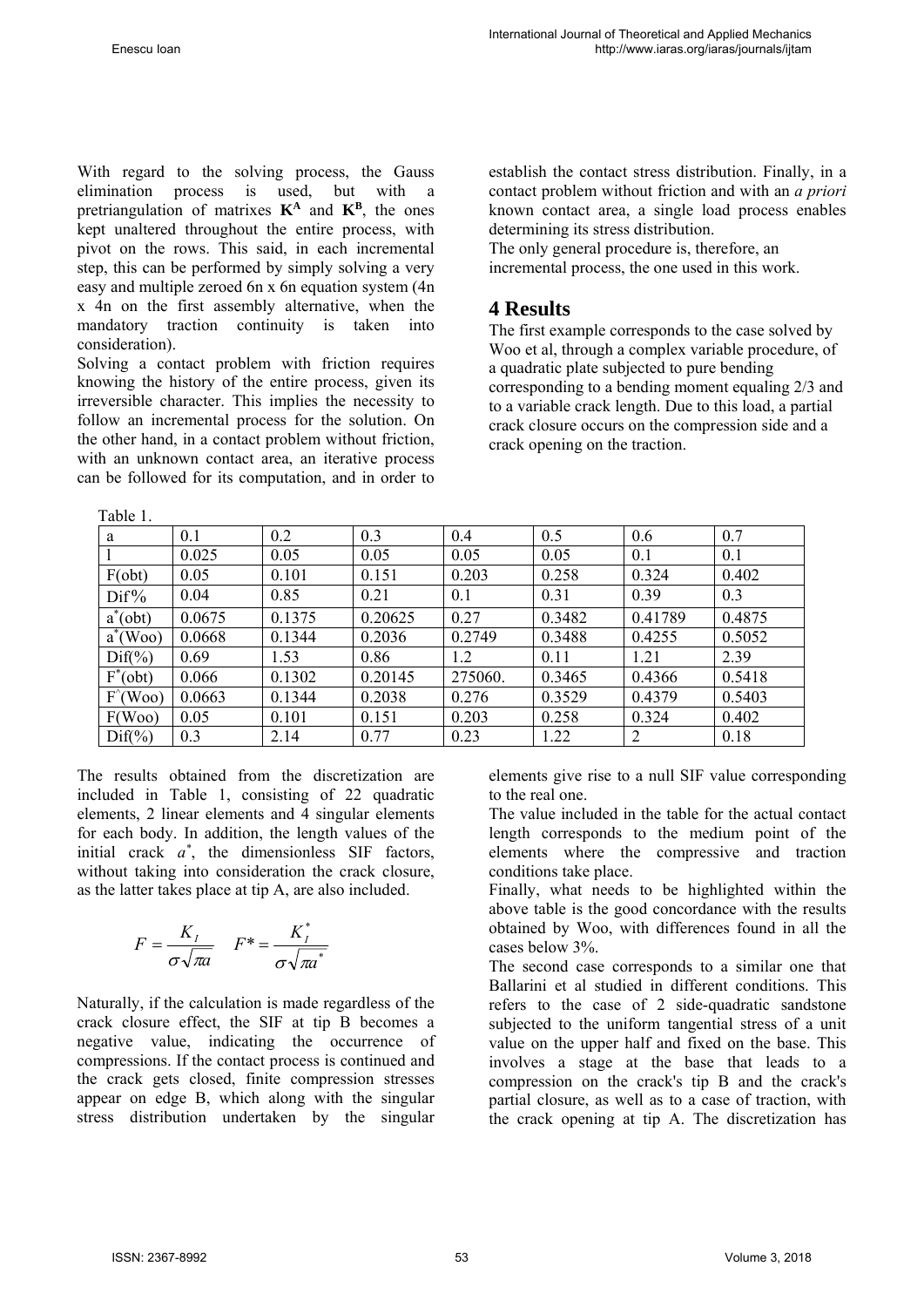been performed with 23 quadratic elements for each sub domain and 2 singular elements of a length  $1 =$ 0,05 situated at the crack's tips A and B, on the welding areas. Thus, the total number of nodes is 50 per each domain.

As such, the stress intensity factors (SIF) were obtained at tips A and B via the aforementioned method. Once more, the stresses at tip B are negative, but finite, given the lack of singularity; therefore if a type 11 singularity approximation is added, the  $K_I$ value should clearly become null, as in fact does occur.

In terms of the  $K_{II}$  present at that tip, if the adjacent area is under slip, which actually depends on the friction coefficient and the load level, again a singular distribution of the tangential stresses present on SIF will occur, different than zero on modes II. The value of  $K_{II}$  shall decisively depend on the friction coefficient. On the other hand, if found in adherence, the SIF in mode II of tip B shall be null, given the presence of a singularity at the tip of the adherence area – thus, clearly it is necessarily to redefine the mesh and include the singular elements on that area if the aim is to calculate it. In this example, the load value is sufficient for the tip B to be always slipping; therefore such modification is not needed.

As such, the stress intensity factors (SIF) were obtained at tips A and B via the aforementioned method. Once more, the stresses at tip B are negative, but finite, given the lack of singularity; therefore if a type 11 singularity approximation is added, the *KI*  value should clearly become null, as in fact does occur.

In terms of the  $K_{II}$  present at that tip, if the adjacent area is under slip, which actually depends on the friction coefficient and the load level, again a singular distribution of the tangential stresses present on SIF will occur, different than zero on mode II. The value of  $K_{II}$  shall decisively depend on the friction coefficient. On the other hand, if found in adherence, the SIF in mode II of tip B shall be null, given the presence of a singularity at the tip of the adherence area – thus, clearly it is necessarily to redefine the mesh and include the singular elements on that area if the aim is to calculate it. In this example, the load value is sufficient for the tip B to be always slipping; therefore such modification is not needed.

Table II presents the influence that the friction coefficient has on the stress intensity factors for a crack with the initial length of 0, 4. In case the crack closure is not taken into consideration, the dimensionless SIFs computed are the following:

$$
F_I^A = \frac{K_I^A}{\sigma \sqrt{\pi a}} = o.1889
$$
  

$$
F_I^B = -0.30944
$$
  

$$
F_{II}^A = 0.6575
$$
  

$$
F_{II}^B = 0.48993
$$

were negative values now appear in the  $F_I^B$  factor because the contact process was not followed until reaching the predicted non-null value.

On the first position of this table it can be noticed that the effective crack length does not practically depend on the friction coefficient, remaining in any case equal to 0, 2766. Moreover, the value of  $F_I^B$ remains invariable and essentially null  $(0,35 \times$  $10^{-3}$ ), whereas the values of  $F_I^A$  and  $F_{II}^A$  do not substantially change, in accordance with the fact that the actual length remains constant, and are slightly less than the result of  $F_I^A$  and  $F_{II}^A$  in case the closure by  $\sqrt{a}$  or *a* is not considered.

In this case, evidently, all the values change, including the length of the actual crack that may be regarded as representative for the geometrical conditions of the problem and of the specified load, as well as independent of the friction coefficient, given that these values extend to any of its other values. It should be emphasized that the crack length that leads to a SIF equal to its 0,4 length correspondent, regardless of the crack closure, is of approximately 0,65; in other words, 60% more than the coefficient initially expected, thus it is important to take into consideration this phenomena in cases of loads that generate this.

The third and last example indicates a simple flexion problem with the same dimensions and discretizations as the ones on the first example, and with the following values:  $\sigma_l = 2$ ,  $\sigma_2 = 1$  and  $\tau = 0.25$ . Once more, singular elements were introduced either on the compression edge (B) or on the traction (A), so that the SIF in B shall be null after the contact process. The value of  $K_I^B$  depends, however, of the contact state (adherence or slip) existing on its proximities, and, as such, of the friction coefficient between the crack lips.